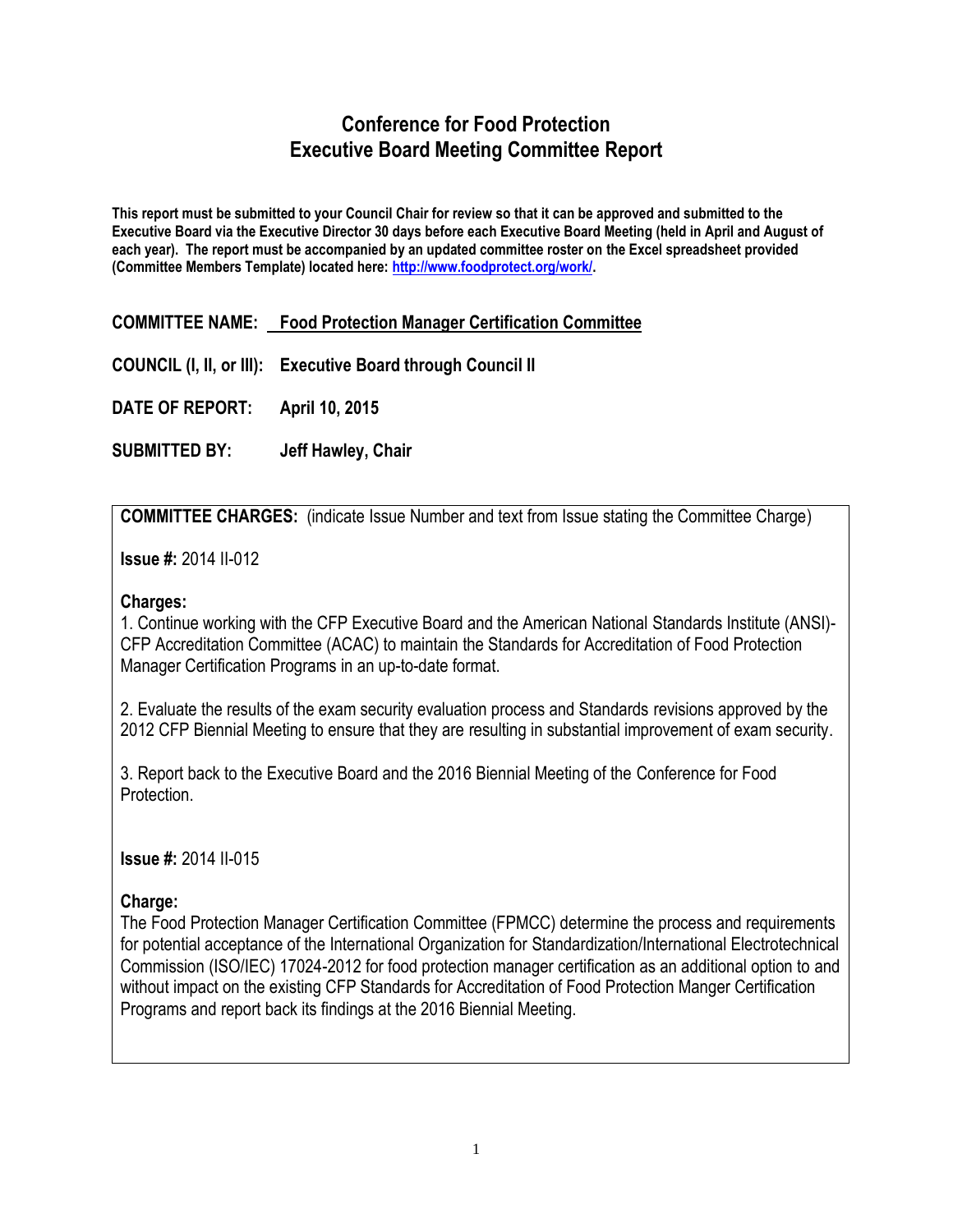## **COMMITTEE'S REQUESTED ACTION FOR BOARD (If Applicable):**

Approve revised committee roster for 2014-2016 (see attachment).

## **PROGRESS REPORT / COMMITTEE ACTIVITIES WITH ACTIVITY DATES:**

The Food Protection Manager Certification Committee (FPMCC) met April 1-2, 2015 in Milwaukee, Wisconsin.

**Issue #: 2014 II-012, Charge 1.** Continue working with the CFP Executive Board and the American National Standards Institute (ANSI)-CFP Accreditation Committee (ACAC) to maintain the Standards for Accreditation of Food Protection Manager Certification Programs in an up-to-date format.

The FPMCC Standards Workgroup, chaired by Kate Piche, recommended editorial revisions to the CFP Standards. This included punctuation, italics, capitalization, and other non-substantive changes. Revisions were accepted unanimously by the Committee.

This workgroup was asked by Chair Hawley and the Committee to identify items in the CFP Standards that could be made less prescriptive without negative effect on security improvement. After significant discussion the charge to the workgroup was clarified. The Workgroup was asked to review the Standards, and produce a document that recommends specific reduction in prescription and the security impact (positive, negative, or unknown) for each recommendation; and report back to the FPMCC at their fall 2015 meeting.

**Issue #: 2014 II-012, Charge 2.** Evaluate the results of the exam security evaluation process and Standards revisions approved by the 2012 CFP Biennial Meeting to ensure that they are resulting in substantial improvement of exam security.

To evaluate the data, and determine if the new security standards are effective, the first step was to establish a baseline from before the new standards were implemented. Certification providers were asked to provide security data collected from July 1, 2009-June 30, 2010. Dr. Donald Ford (ANSI) aggregated the data and reported in summary for all 3 certification providers.

The next step was for the certification providers to use the new data collection documents in a pilot program. Certification providers were asked to gather security data from July 1, 2012-June 30, 2013, and submit the information to Dr. Ford for an aggregate evaluation.

Following the pilot program, certification providers gathered security data based on the new standards from July 1, 2013-June 30, 2014, and submitted the information to Dr. Ford.

Data collected from the certification providers for July 1, 2009-June 30, 2010, was compared to data collected for July 1, 2013-June 30, 2014, to evaluate the effectiveness of the new security standards adopted at CFP 2012 biennial meeting.

Dr. Don Ford presented his report to the FPMCC on April 2, 2015 (see attachment). This is a summary of his findings: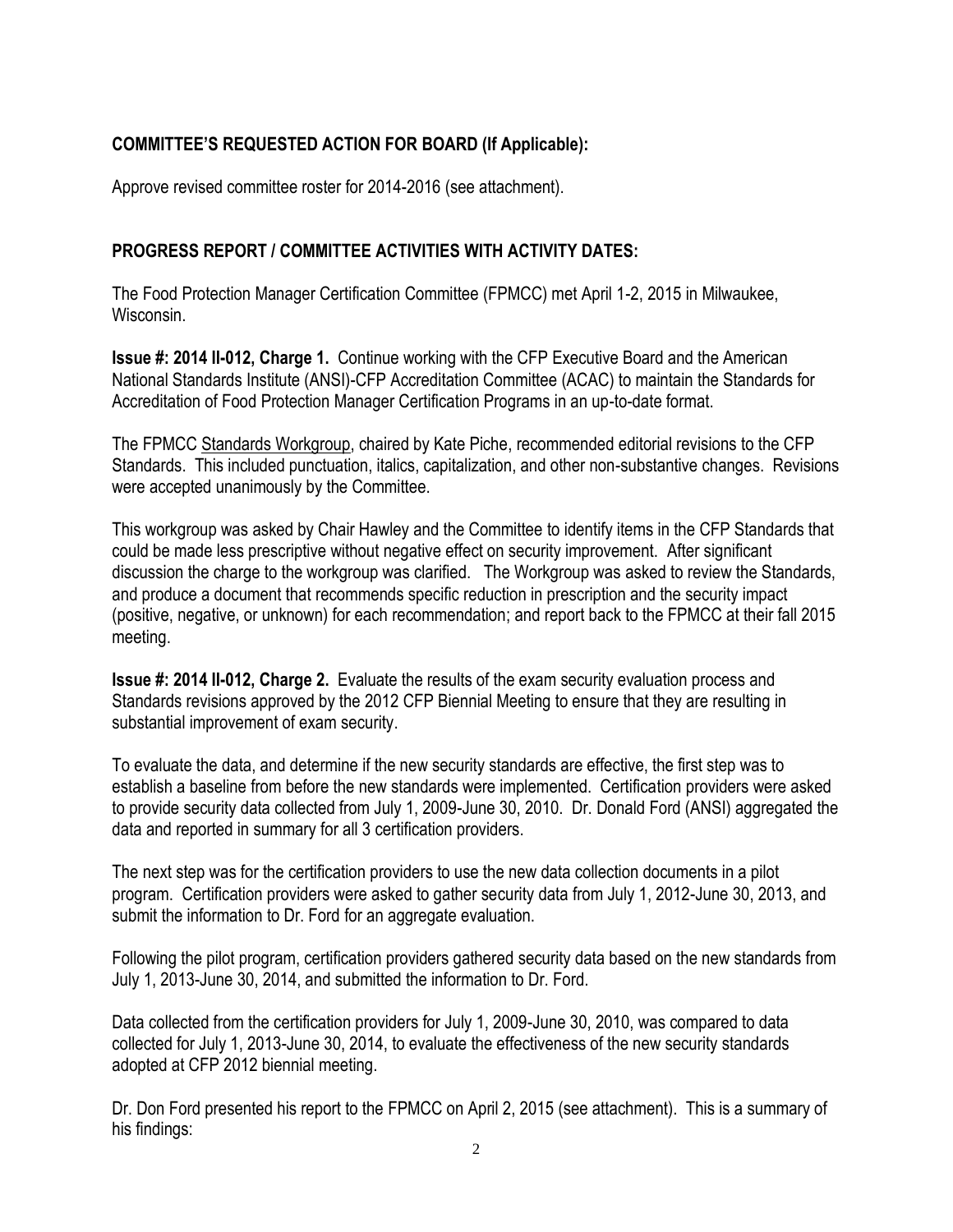## Goal 1: Enforce Proctor/Administrator Disciplinary Actions.

The percentage of test administrators/proctors who committed violations decreased from 2009-10 to 2013- 14 from 5.72% to 4.4%. Violations included:

- Failure to return exams/answer sheets on time
- Failure to return all materials, or to sign/seal return envelopes
- Failure to use a traceable shipping carrier
- Failure to follow proctor quidelines, including not being present the whole time or allowing testtakers to self-proctor
- Suspected/confirmed cheating or colluding with test takers

Probable reason for reduction in violations: All test administrators/proctors were retrained by the certification providers.

#### Goal 2: Reduce Exam Packaging and Shipping Irregularities (lost exams/answer sheets).

There was an increase in reported lost materials from 2009 to 2013: 0.01% to 0.02%. Percentage of lost exams/answer sheets has remained steady at 0.02% over the last 2 years.

Note: We may have reached a theoretical limit in preventing lost exams/answer sheets. Current safeguards are effective in majority of cases, but zero losses appears to be unattainable under the current system of testing.

### Goal 3: Reduce Test Site Irregularities.

Test Administration problems show big increase: less than 0.5% to 3.19%, while test site problems remain small at 0.01%. The increase in test administration irregularities was probably due to better detection and reporting rather than an actual increase in incidents. Greater focus on test administration and test site irregularities is helping to uncover previously unreported problems.

### Most Frequent Reasons for Test Site Irregularities in 2014

- Candidate demographic changes (wrong name or other personal information at registration)
- Exam was given in a restaurant during service or otherwise interrupted by outside noise
- Examinees were allowed to sit too close together
- Technical issue with online testing site hardware

### Most Frequent Reasons for Test Administration Irregularities

- Failure to follow shipping policies for returning materials on time
- Failure to properly return all materials via traceable carrier
- Failure to follow policies and procedures for proctoring partially unproctored or self-proctored exams
- Cheating or collusion: candidates were allowed to talk in a foreign language during the exam, proctor colluded in cheating, candidates shared notes during exam

### Goal 4: Reduce Cheating and Test Administration Irregularities.

Confirmed/suspected cases of cheating went from 10 in 2009-10, to 16 in 2012-13, to 13 in 2013-14. Better detection, reporting and enforcement resulted in more confirmed cases initially.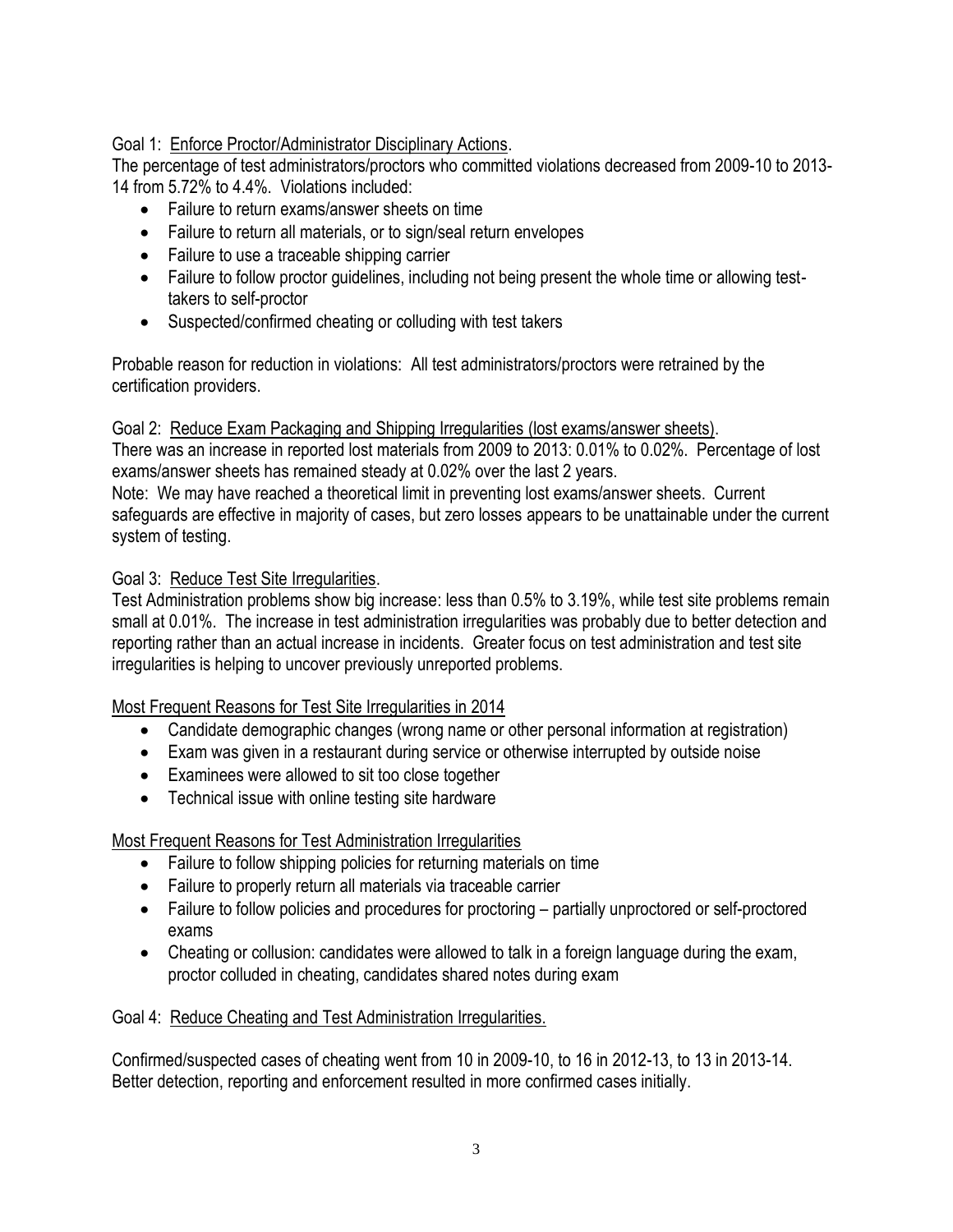### Most Frequent Corrective Actions Taken To Combat Cheating

- Use multiple versions of the exam at each administration
- Revoke proctor privileges for collusion
- Enforce spacing and other environmental guidelines
- Use biometrics to verify examinee identity
- Require examinees to retest when cheating is suspected
- Adopt better exam forensic analysis methods
- Increase exam session audits

Percentage of test administration violations decreased from 0.24% in 2009-10 to 0.14% in 2013-14. This decrease is a result of better detection and enforcement.

#### Goal 5: Improve Test Quality Assurance

2009-10: Only 1 of 3 providers had a QA system installed, and it was incomplete. 2012-13: All 4 providers had QA system in place, but still implementing some features. 2013-14: QA system fully functional for all providers.

QA elements include:

- Document control
- Internal audit
- Management review
- Exam security plan
- External audit/certification

After implementing the security measures from the Standards adopted in 2012, security of the test administration process has improved, and the number of breaches has dramatically decreased.

Much progress has been made, but there is still room for improvement. More can be done to standardize test administration and minimum standards for test sites. Recommendations have been implemented, and have led to measurable improvements in test administration security. Providers will continue with their efforts in these areas.

Proctors/Administrators:

- Increase screening, selection and training standards
- Continue to vigorously apply disciplinary actions against offenders

### Shipping Irregularities:

- Use traceable carriers only, especially those with high reputation for security and reliability
- Continue to enforce rules for shipping

### Test Sites/Administration:

- Standardize test site requirements across all providers
- Share best practices for administration

### Test Cheating:

• Share best practices for data forensics and cheating detection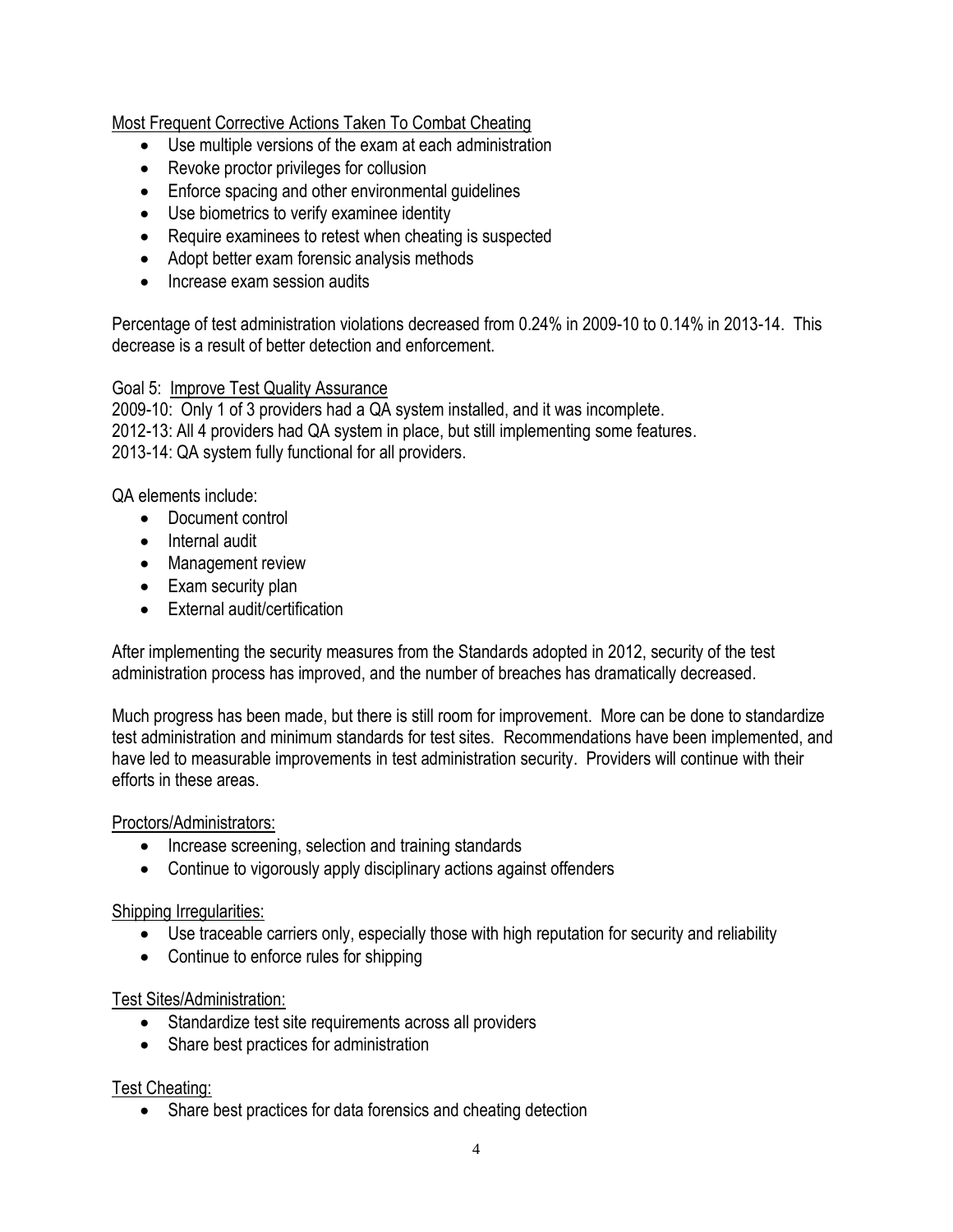Encourage test-takers to report cheating (whistleblower hotline)

## QA System:

- Fully implement all features for all providers
- Use it as preventive mechanism and early warning system

The Security Evaluation Workgroup was reformed and charged to review the recommendations by Dr. Ford to continue improvements in the exam security self-reporting process, and report to the FPMCC at the next meeting in fall 2015. The workgroup is comprised of Chapman (Chair), Guzzle, Williams, Kinder, Coleman, Corchado, Piche, Douglas, McMillion, and Dr. Ford as advisor.

**Issue #: 2014 II-015, Charge:** The Food Protection Manager Certification Committee (FPMCC) determine the process and requirements for potential acceptance of the International Organization for Standardization/International Electrotechnical Commission (ISO/IEC) 17024-2012 for food protection manager certification as an additional option to and without impact on the existing CFP Standards for Accreditation of Food Protection Manger Certification Programs and report back its findings at the 2016 Biennial Meeting.

Workgroup Chair Hollenbeck reported on the workgroup's activity, including that a line by line comparison of the CFP Standards and ISO 17024 was undertaken. The workgroup formed three subgroups to manage the tasks, and consensus was reached among the workgroup on the products of the subgroups. FPMCC members were provided a detailed 37 page document with a line by line comparison and "equivalencies". An additional 12 pages of ISO 17024 were identified that would need to be addressed to determine equivalency of the two standards.

After considerable discussion the FPMCC could not reach consensus, so the issue was tabled until the FPMCC meeting in fall 2015. Committee members were advised to review the Standards Comparison Workgroup report, and be prepared to reach resolution at the FPMCC fall 2015 meeting.

## **OTHER COMMITTEE INFORMATION:**

The Logistics Workgroup will start researching locations and dates for the fall 2015 FPMCC meeting.

The Communications Workgroup was asked to identify and contact potential consumer members to gauge interest, obstacles, and prospects for participating on the FPMCC.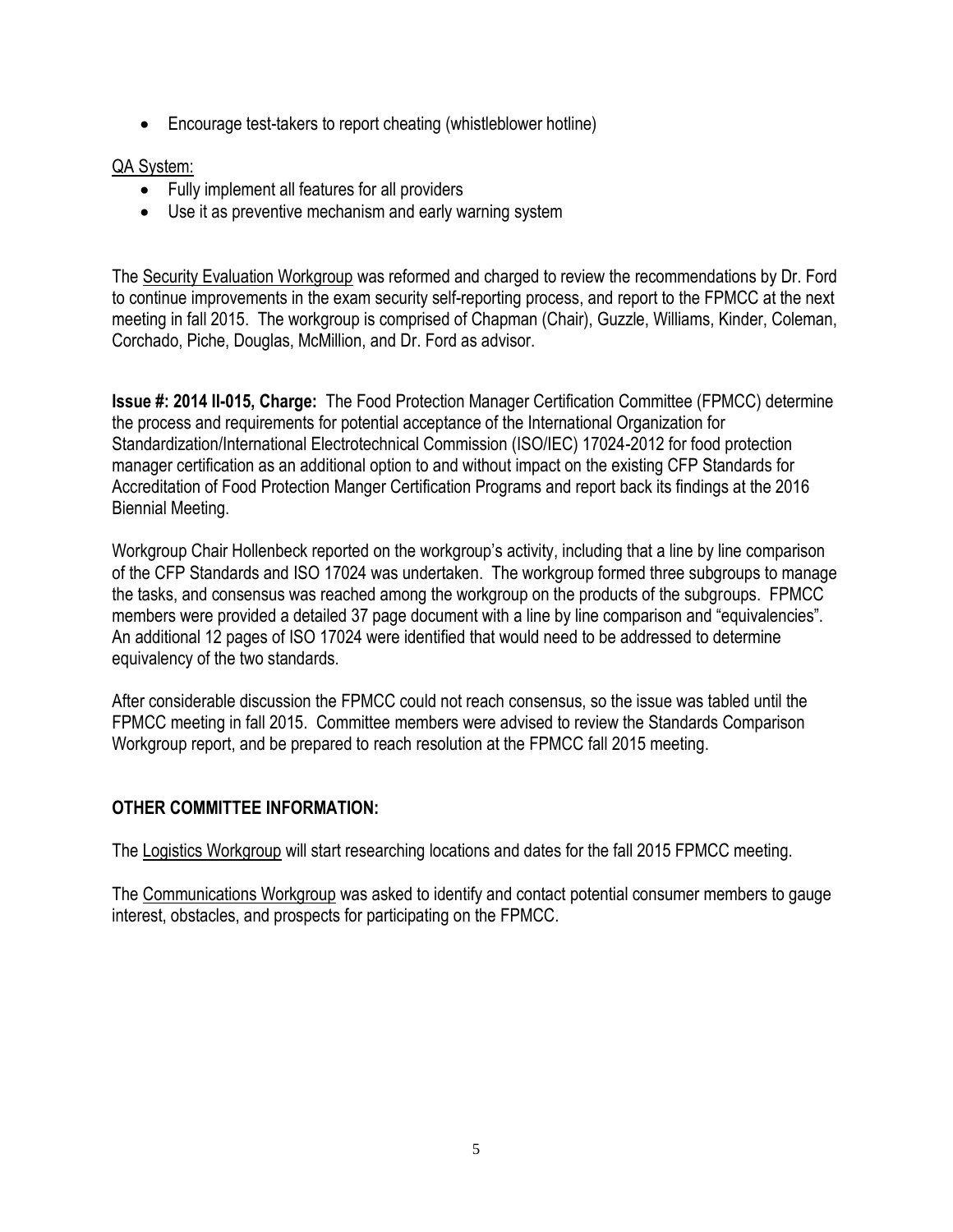



 $570$ 



Summative Evaluation Report

 $\mathbf{1}$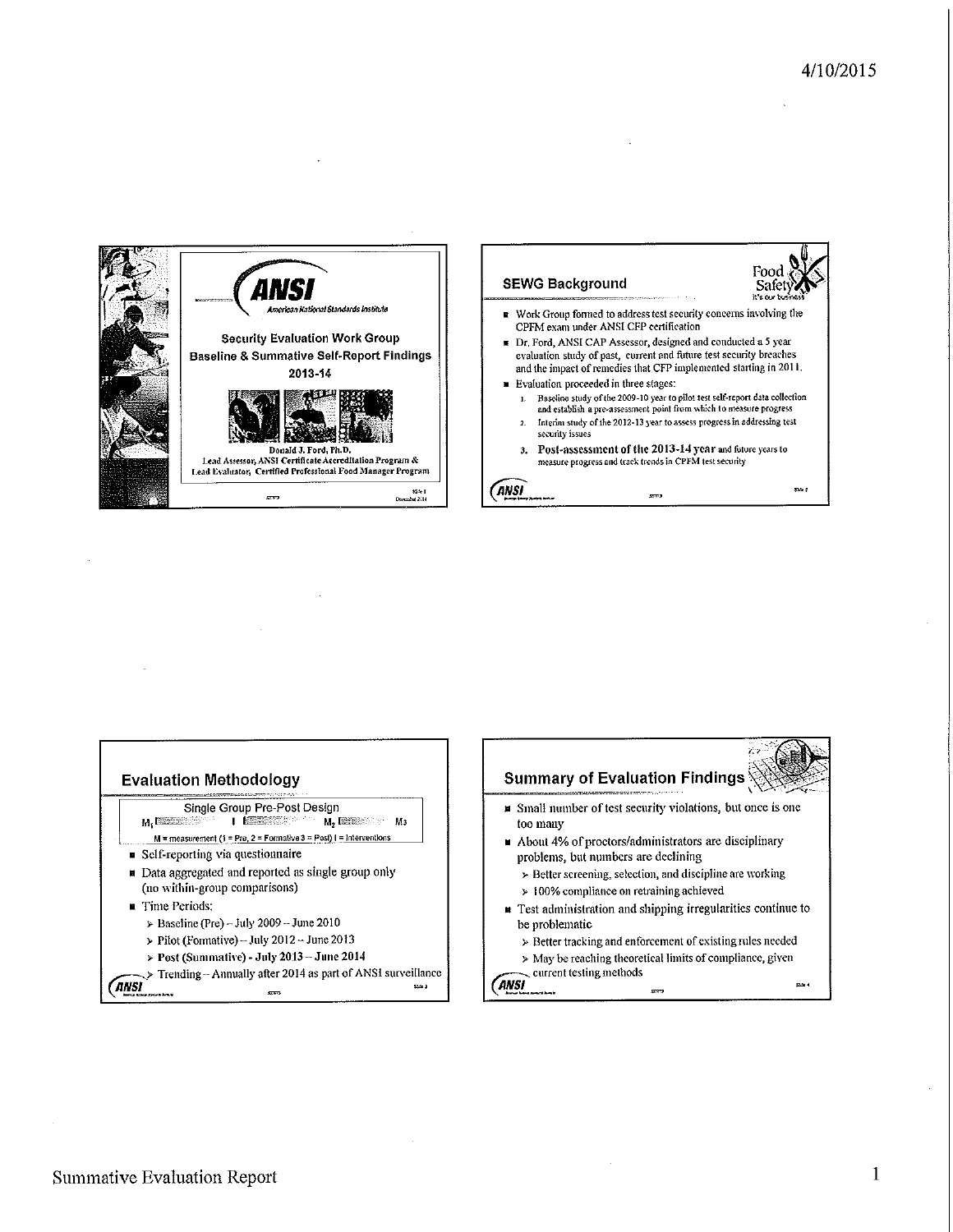





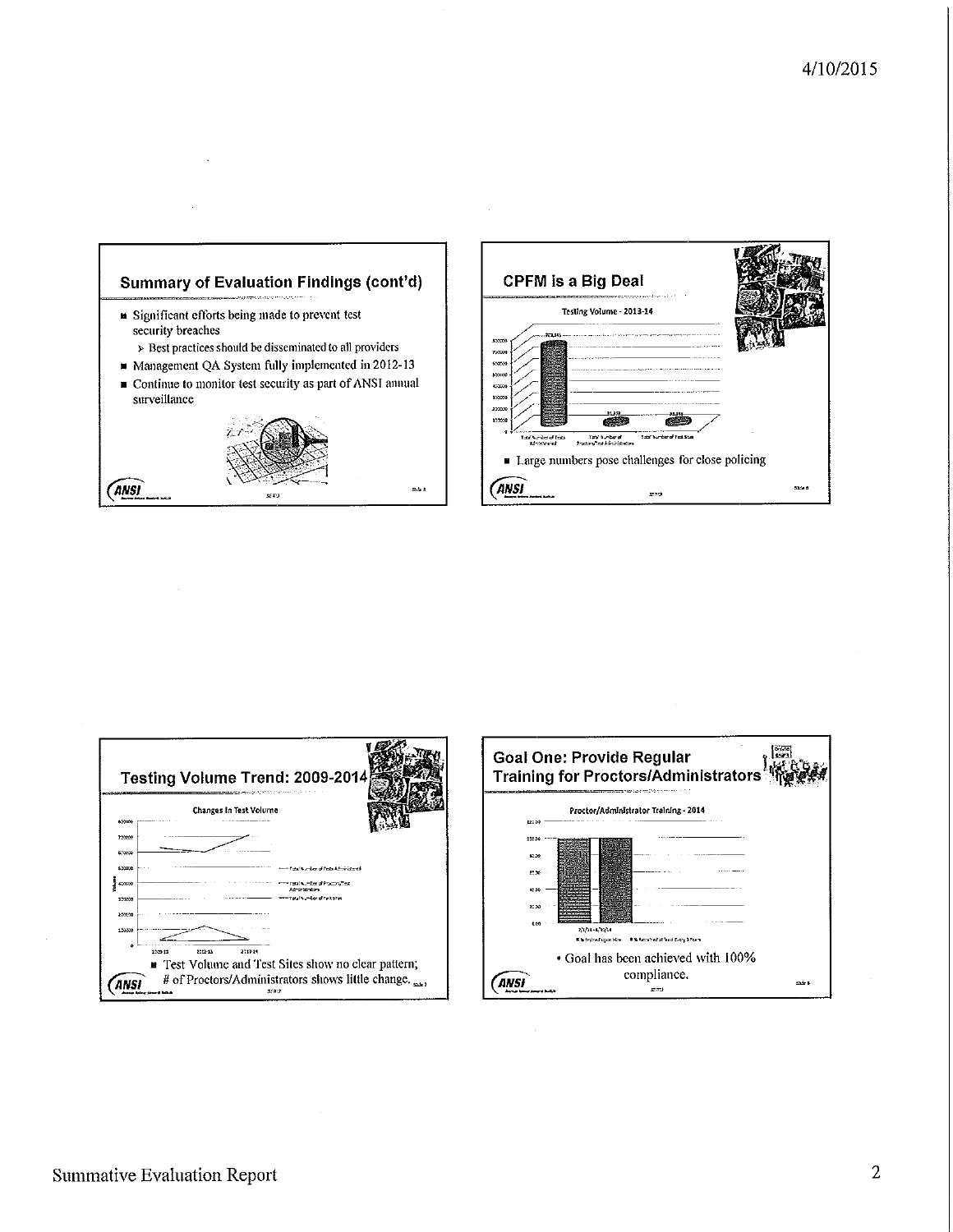



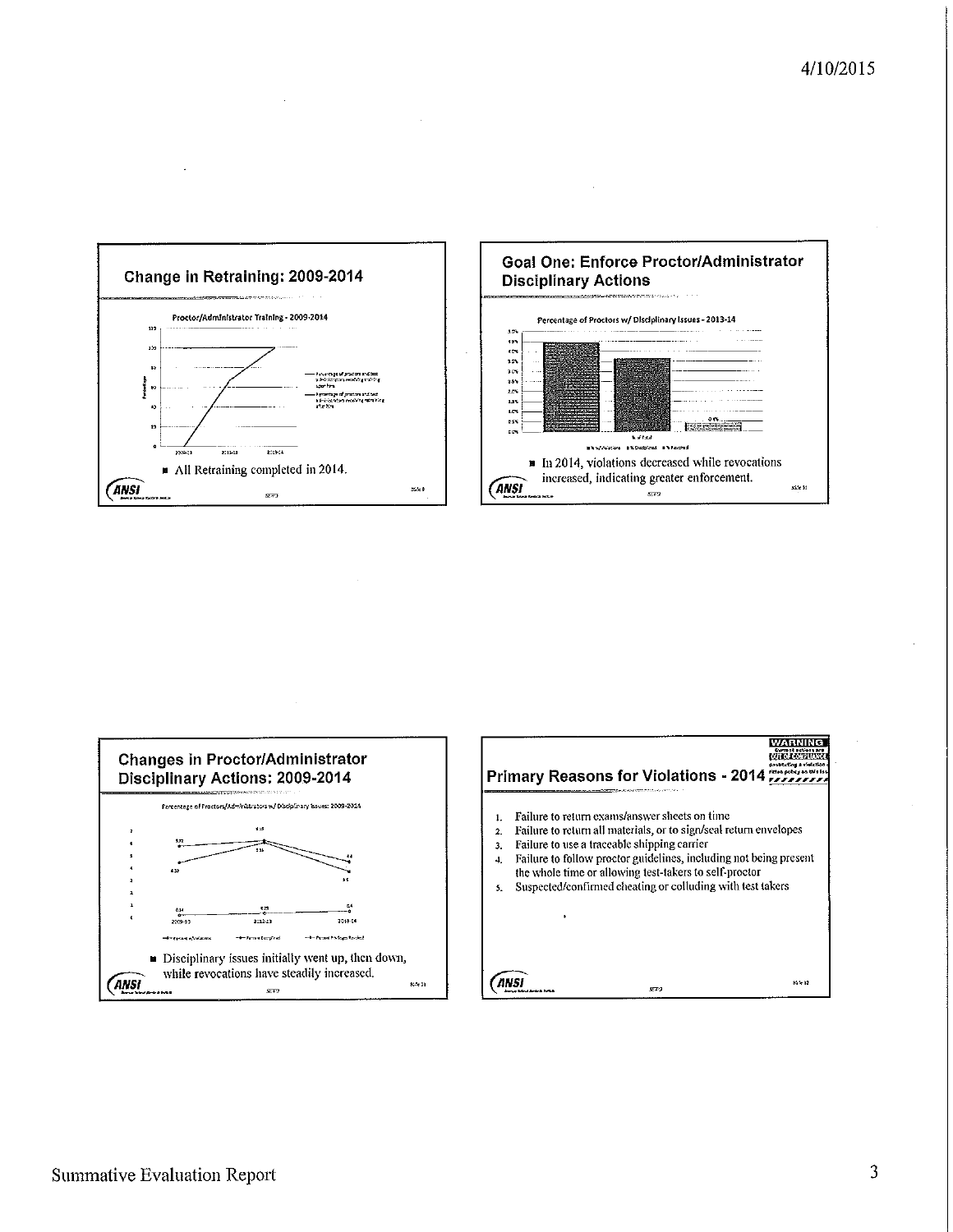$\overline{\mathbf{m}}$  is



#### Most Frequent Reasons for Revocation/ **Suspension of Proctors**

- Resignation from the position (about 100 cases)  ${\bf l}.$
- $\overline{2}$ Confirmed/suspected case of cheating with proctor/administrator collusion, such as providing answers/coaching or allowing examinees to discuss test or use notes during exam (about 30 cases)

 $rac{1}{2}$ 



## **Most Frequent Reasons for Lost Exams/** Answer Sheets: 2013-14

- Proctors improperly disposed of unused exams - $\mathbf{1}$ . shredding or trashing
- Carrier lost the package  $2.$

**ANSI** 

- $\blacktriangleright$ Regular mail is not reliable
- Even traceable carriers lose packages sometimes (19 answer  $\blacktriangleright$ sheets lost in 2013-14)
- 3. Proctors lost extra exams/answer sheets; presumed stolen

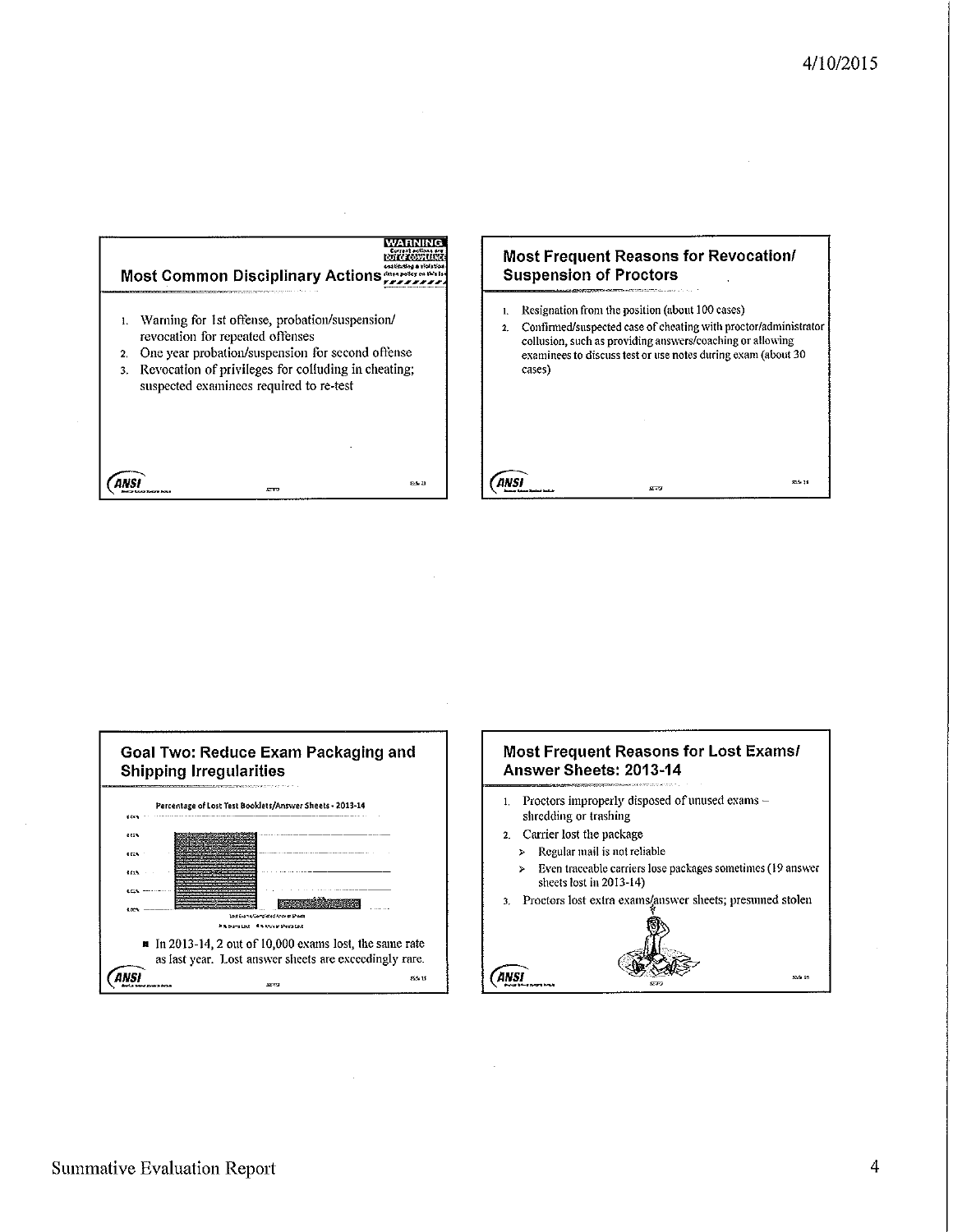



#### **Most Frequent Reasons for Test Administration Irregularities**

- 1. Failure to follow shipping policies for returning materials on time
- Failure to properly return all materials via traceable  $\overline{2}$ . carrier
- Failure to follow policies and procedures for proctoring  $\overline{3}$ . - partially unproctored or self-proctored exams
- Cheating or collusion: candidates were allowed to talk  $\ddot{a}$ in a foreign language during the exam, proctor colluded in cheating, candidates shared notes during exam

ANSI

exe

SSN 11

#### **Most Frequent Reasons for Test Site** Irregularities in 2014

1. Candidate demographic changes (wrong name or other personal information at registration)

540

- Exam was given in a restaurant during service or  $\overline{2}$ . otherwise interrupted by outside noise
- Examinees were allowed to sit too close together  $3.$
- Technical issue with online testing  $\ddot{a}$ site hardware



**ANSI**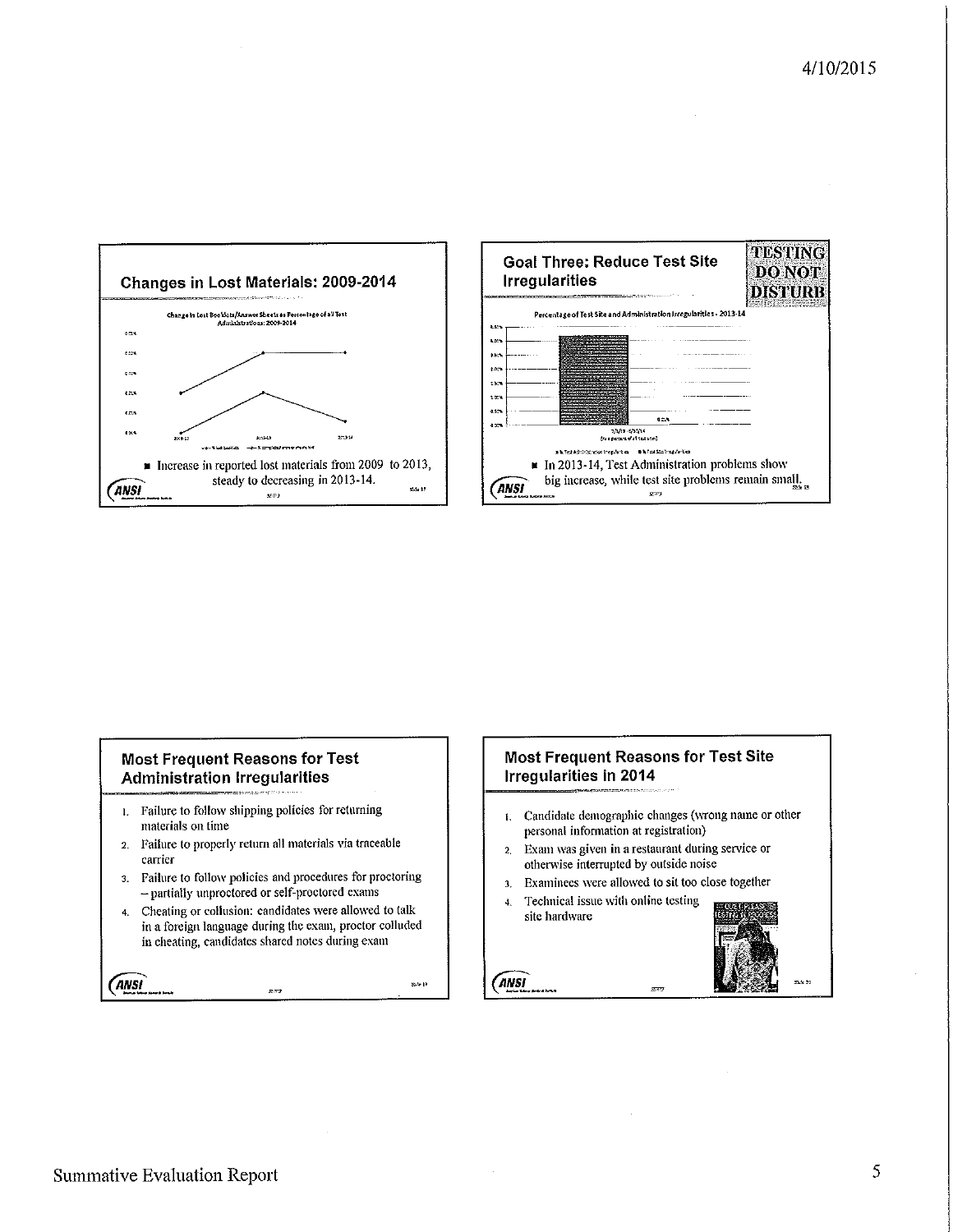





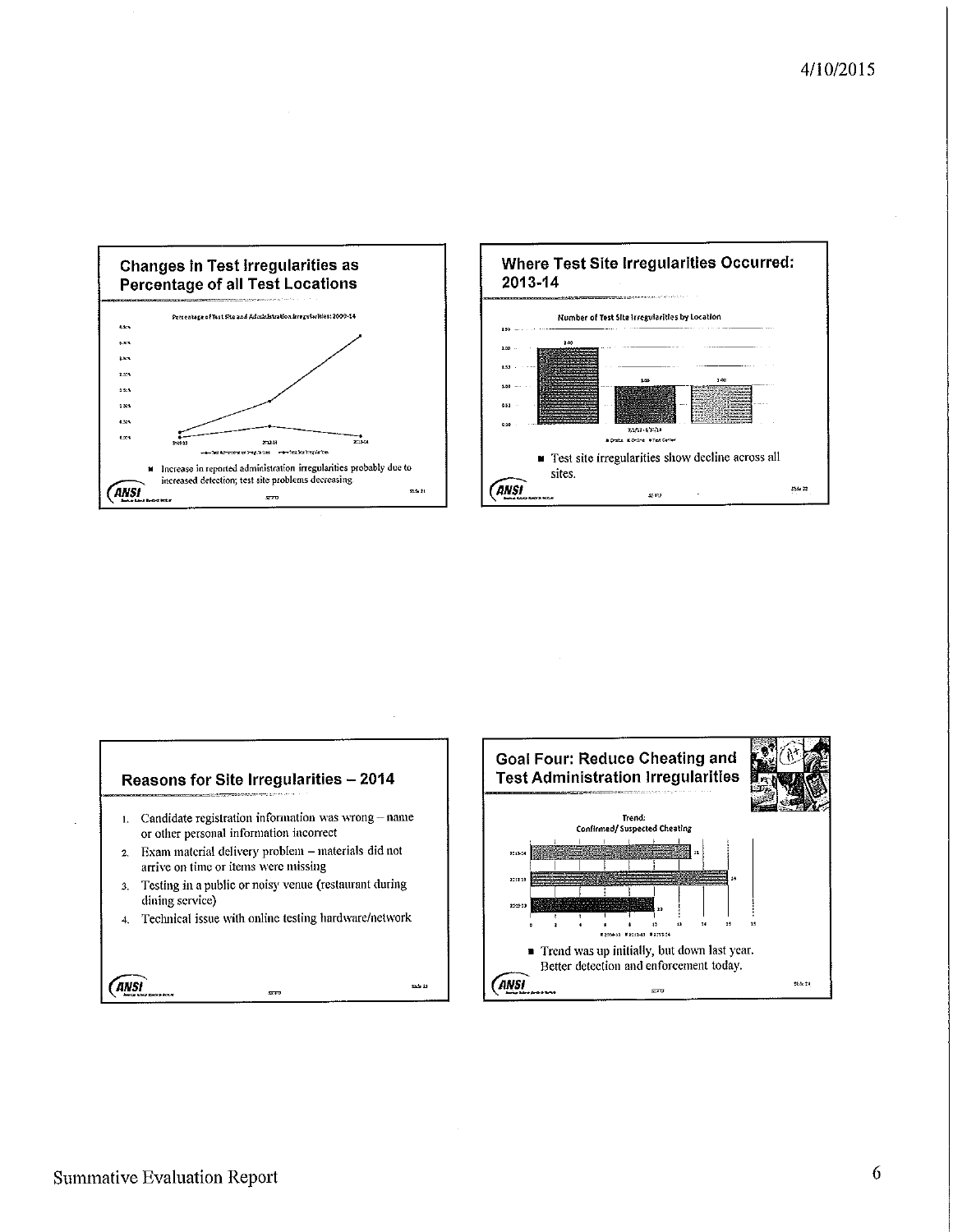



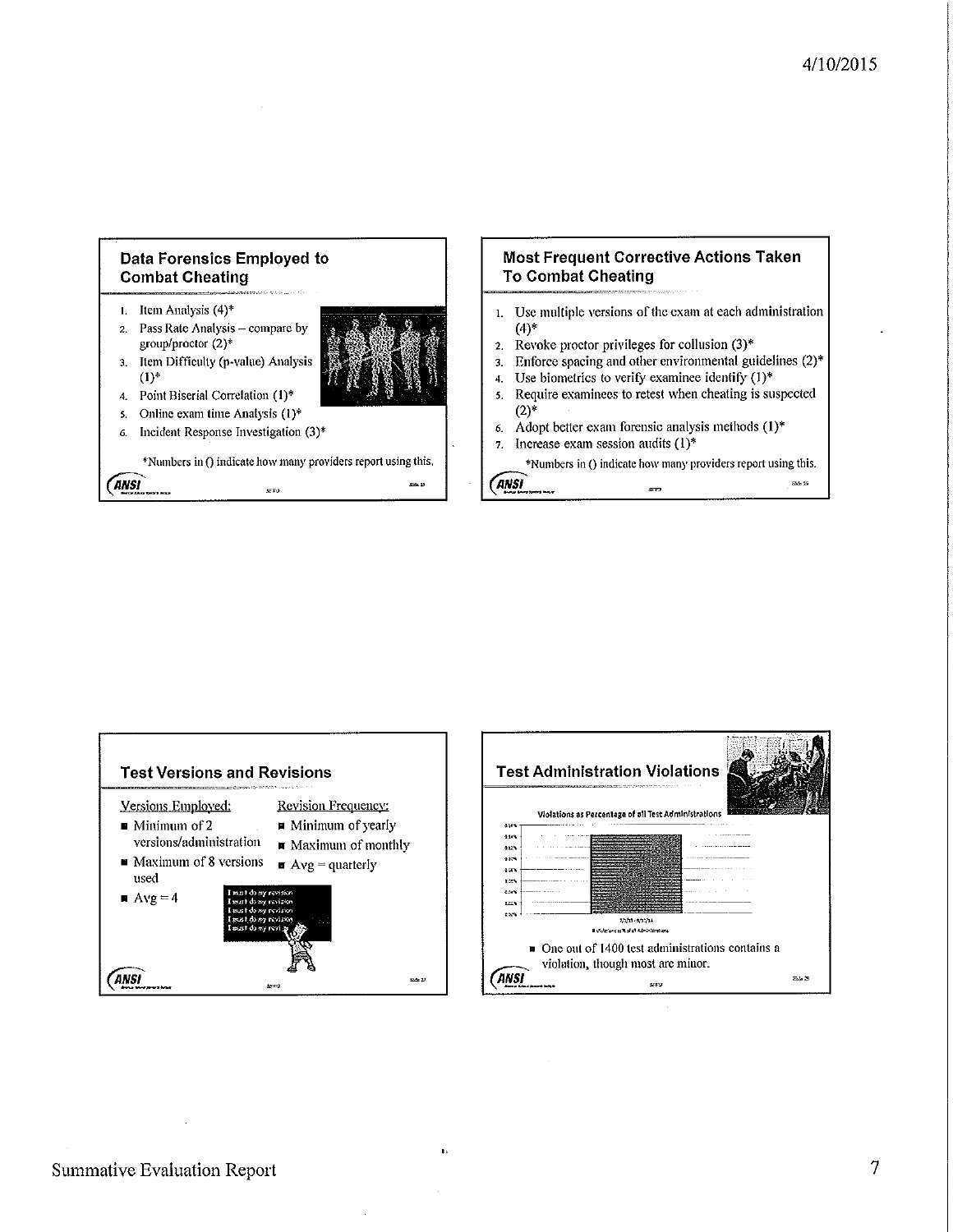



3. Failure to monitor examinees during entire exam

er sig

- Self-administration of exam  $\overline{4}$
- Proctor collusion in cheating  $5<sub>1</sub>$

ANSI







**Summative Evaluation Report**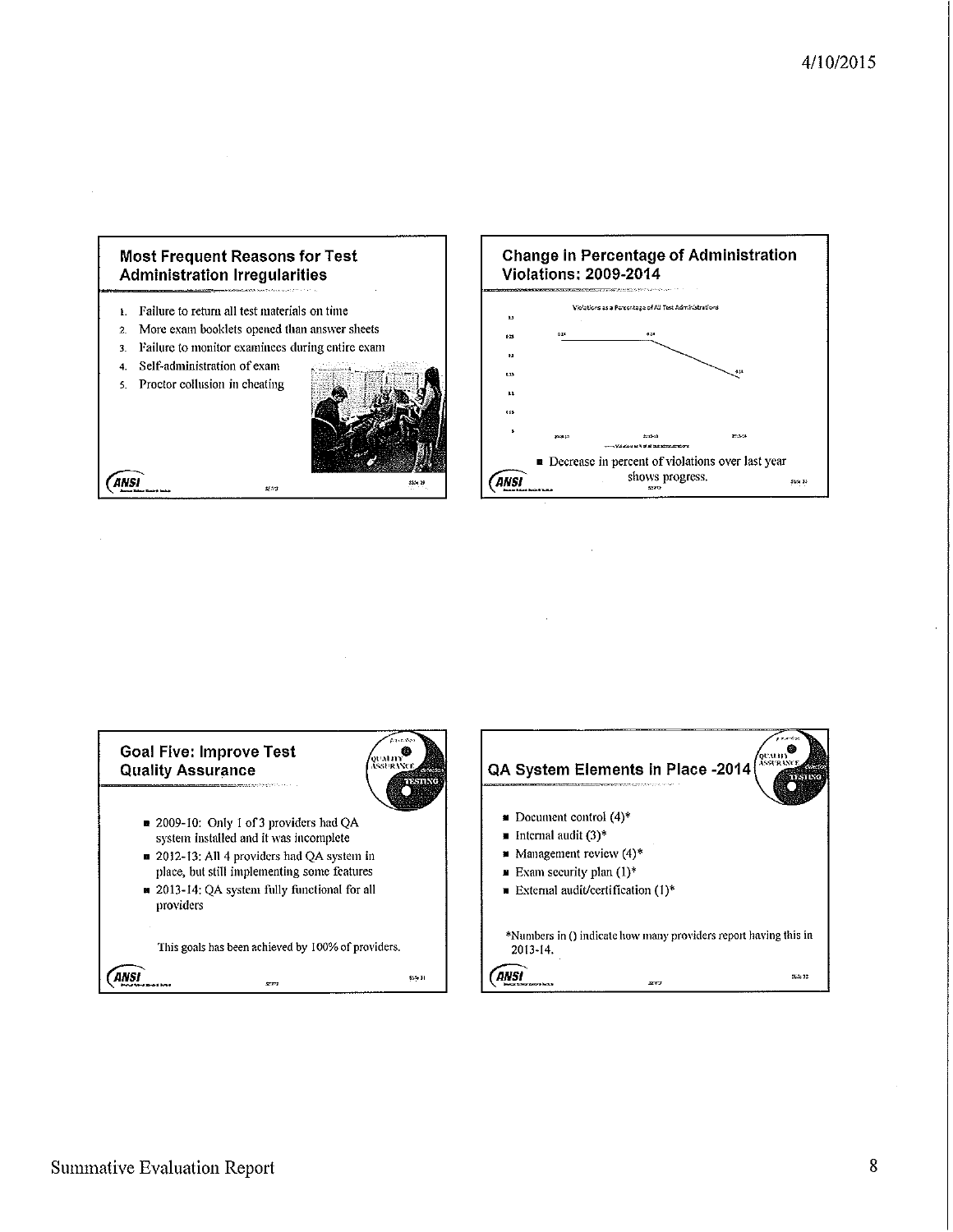رو<br>د منها

<u>ی دی</u>

#### **Most Frequent Reasons for QA System Breaches**



**ANSI** 

- 1. Failure to return test materials on time Lost test booklets/completed answer sheets  $2.$
- Candidate demographic information missing/incorrect  $3<sub>1</sub>$
- 4. Forensics uncovered possible cheating/collusion

| ANSI | 显视 | \$55.30 |
|------|----|---------|

| <b>Provider Perceptions of Test</b>                                                                                             | 0000<br>0000                  |
|---------------------------------------------------------------------------------------------------------------------------------|-------------------------------|
| <b>Security Breaches</b>                                                                                                        |                               |
| <b>CONTRACTOR CONTRACTOR CONTRACTOR CONTRACTOR CONTRACTOR CONTRACTOR CONTRACTOR CONTRACTOR CONTRACTOR CONTRACTOR CONTRACTOR</b> | $\circledcirc$ $\circledcirc$ |

- $\blacksquare$  "After implementing all the changes [over the past 5 years], our quantity of breaches has dramatically decreased."
- "We are a trusted test development and delivery provider to more than 400 organizations worldwide. On their behalf, we securely deliver an average of 10 million exams per year. We serve as an industry gatekeeper, ensuring that people legitimately earn the credentials they seek to achieve, and thereby guaranteeing a fair testing experience for all who come through our doors."

.<br>도구 다

**Recommendations** Recommendations (cont'd) Test Sites/Administration: ■ Proctors/Administrators: > Standardize test site requirements across all providers  $\triangleright$  Increase screening, selection and training standards  $\triangleright$  Share best practices for administration  $\triangleright$  Continue to vigorously apply disciplinary actions against Test Cheating: offenders > Share best practices for data forensics and cheating detection ■ Shipping Irregularities:  $\triangleright$  Encourage test-takers to report cheating > Use traceable carriers only, especially those with high (whistleblower hotline) reputation for security and reliability QA System:  $\triangleright$  Continue to enforce rules for shipping  $\triangleright$  Fully implement all features for all providers  $\triangleright$  Use it as preventive mechanism and early warning system ANSI ANSI **Sta. 35** .<br>Nas д., 73<br>Дата